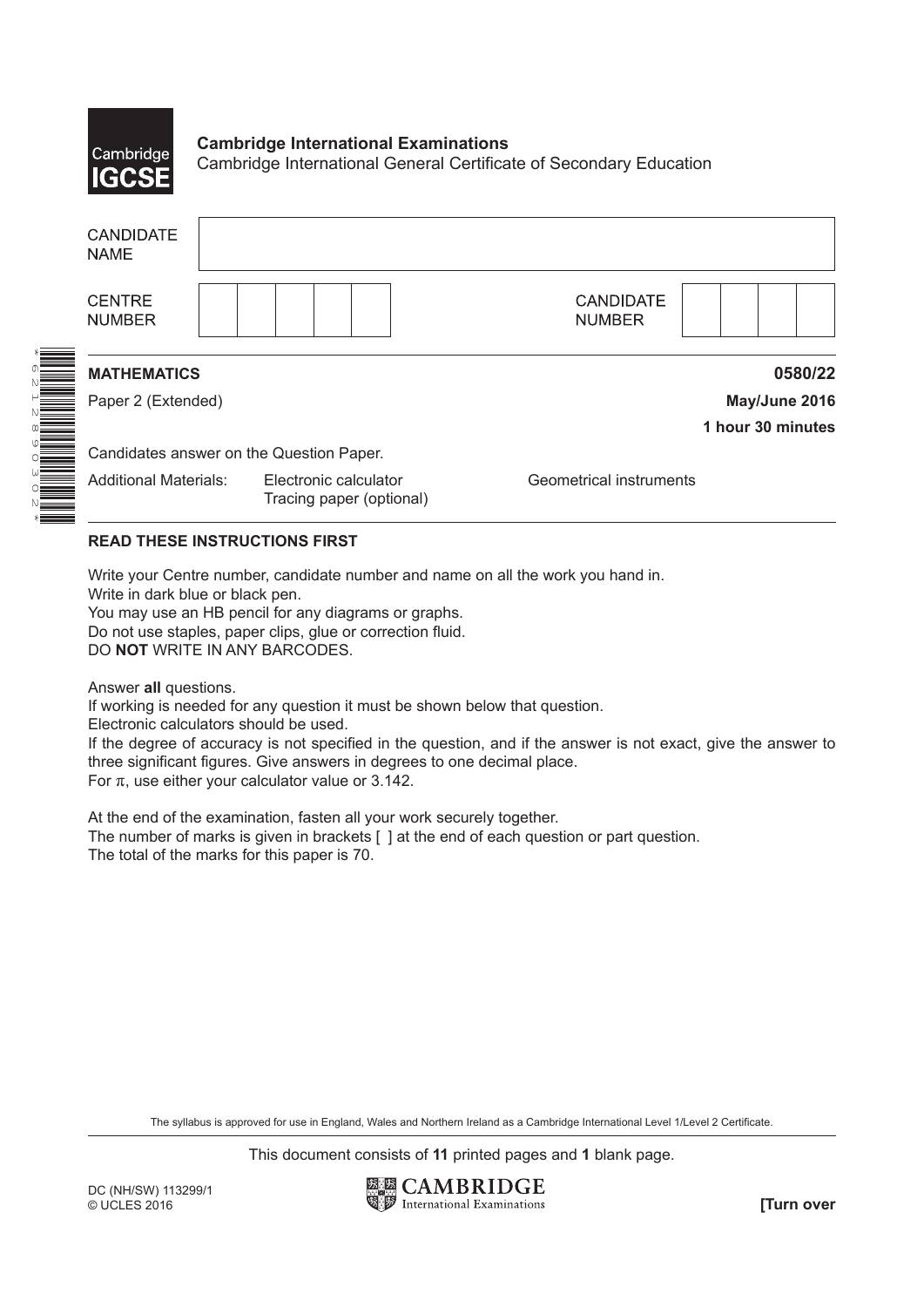**1**  Write 0.000 057 4 in standard form.

.................................................. [1]

2 Calculate.  

$$
\frac{3.07 + 2^4}{5.03 - 1.79}
$$

|--|--|--|

**3**  Write 3.5897 correct to 4 significant figures.

|--|--|--|

.................................................. [2]

**4**  A quadrilateral has rotational symmetry of order 2 and no lines of symmetry.

Write down the mathematical name of this quadrilateral.

|   |                                      |   |                                             |    |  |  |                              |    | $[1]$             |
|---|--------------------------------------|---|---------------------------------------------|----|--|--|------------------------------|----|-------------------|
| 5 |                                      | 8 | 9                                           | 10 |  |  | $11 \t 12 \t 13 \t 14 \t 15$ | 16 |                   |
|   | From the list of numbers, write down |   |                                             |    |  |  |                              |    |                   |
|   | (a)                                  |   | the square numbers,                         |    |  |  |                              |    |                   |
|   | (b) a prime factor of 99.            |   |                                             |    |  |  |                              |    | $\lceil 1 \rceil$ |
|   |                                      |   |                                             |    |  |  |                              |    | $[1]$             |
| 6 | Simplify.                            |   | $\left(\frac{1}{2}x^{\frac{2}{3}}\right)^3$ |    |  |  |                              |    |                   |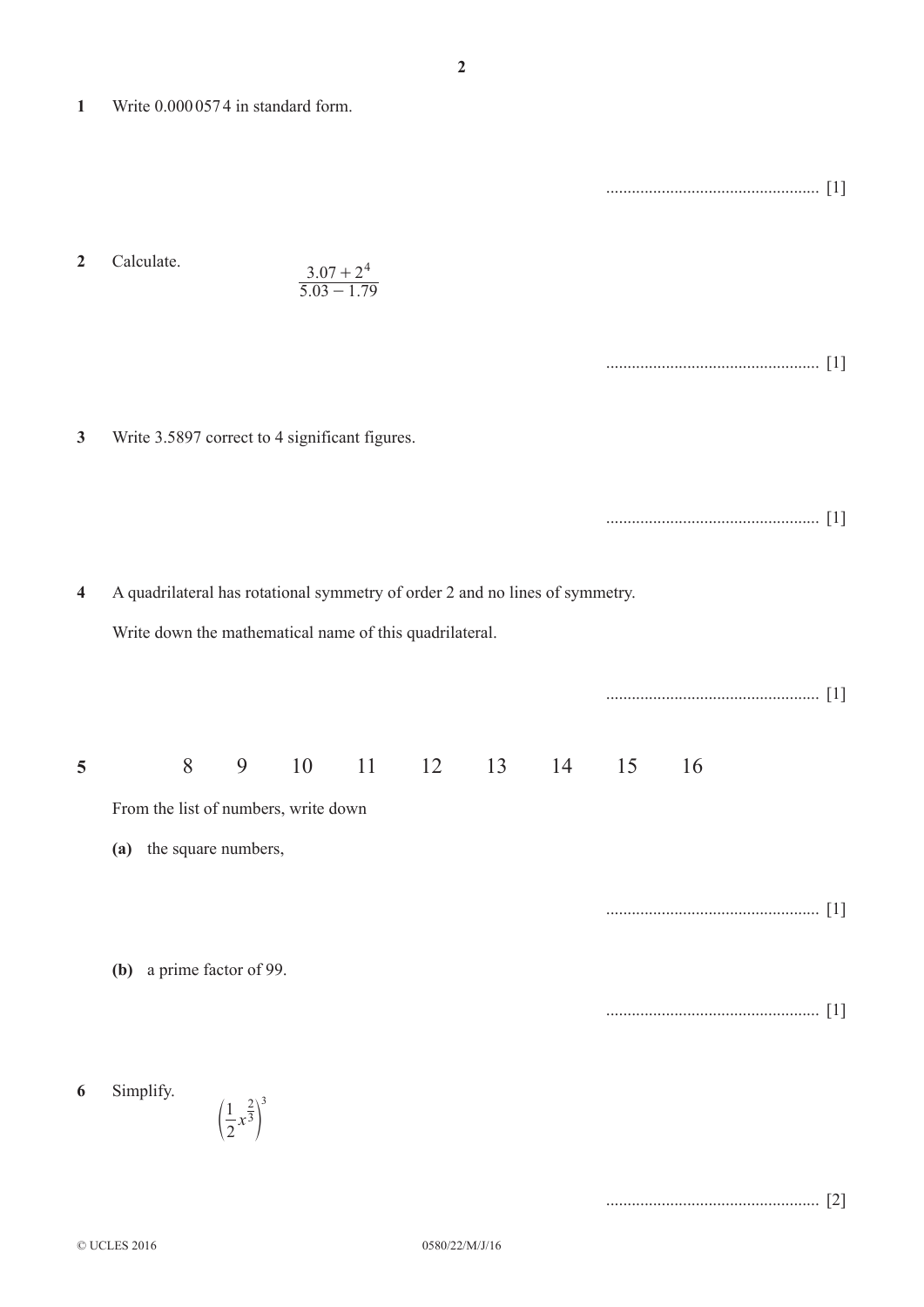**7**  A map is drawn to a scale of 1 : 1 000 000. A forest on the map has an area of 4.6cm2.

Calculate the actual area of the forest in square kilometres.

........................................... km2 [2]

**8** Solve the inequality  $\frac{x}{3} + 5 > 2$ .

.................................................. [2]

**9**  A regular polygon has an interior angle of 172°.

Find the number of sides of this polygon.

.................................................. [3]

**10**  Make *p* the subject of the formula.

*rp* + 5 = 3*p* + 8*r*

*p* = ................................................. [3]

.................... .................... .................... .................... [3]

**11**  Shahruk plays four games of golf. His four scores have a mean of 75, a mode of 78 and a median of 77.

Work out his four scores.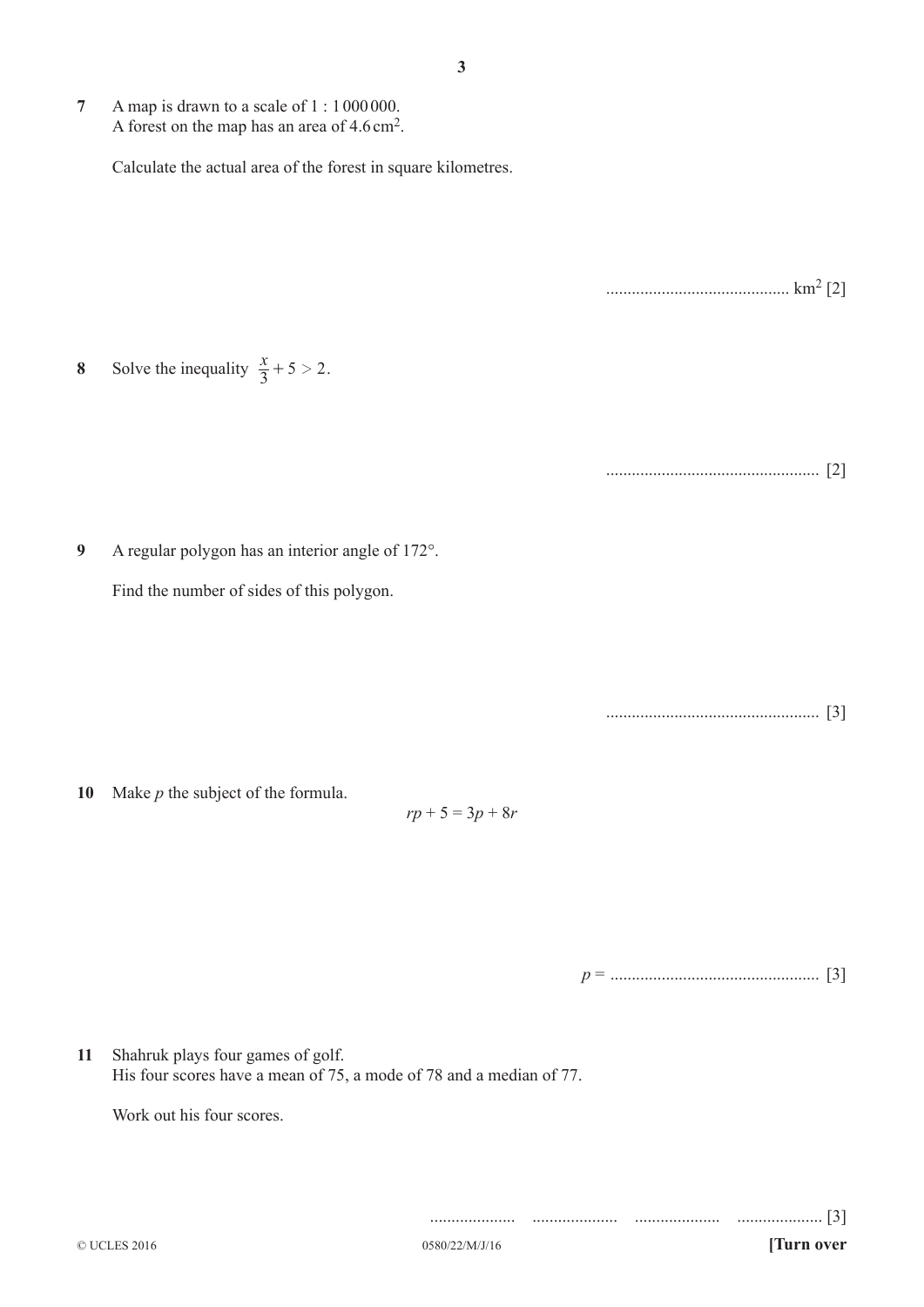.................................................. [3]

**13**  The base of a triangle is 9 cm correct to the nearest cm. The area of this triangle is  $40 \text{ cm}^2$  correct to the nearest 5 cm<sup>2</sup>.

Calculate the upper bound for the perpendicular height of this triangle.

............................................. cm [3]

**14** Without using a calculator, work out  $2\frac{5}{8}$ 7 3  $\times \frac{3}{7}$ . Show all your working and give your answer as a mixed number in its lowest terms.

.................................................. [3]

**15**  $y = x^2 + 7x - 5$  can be written in the form  $y = (x + a)^2 + b$ .

Find the value of *a* and the value of *b*.

*a* = .................................................

*b* = ................................................. [3]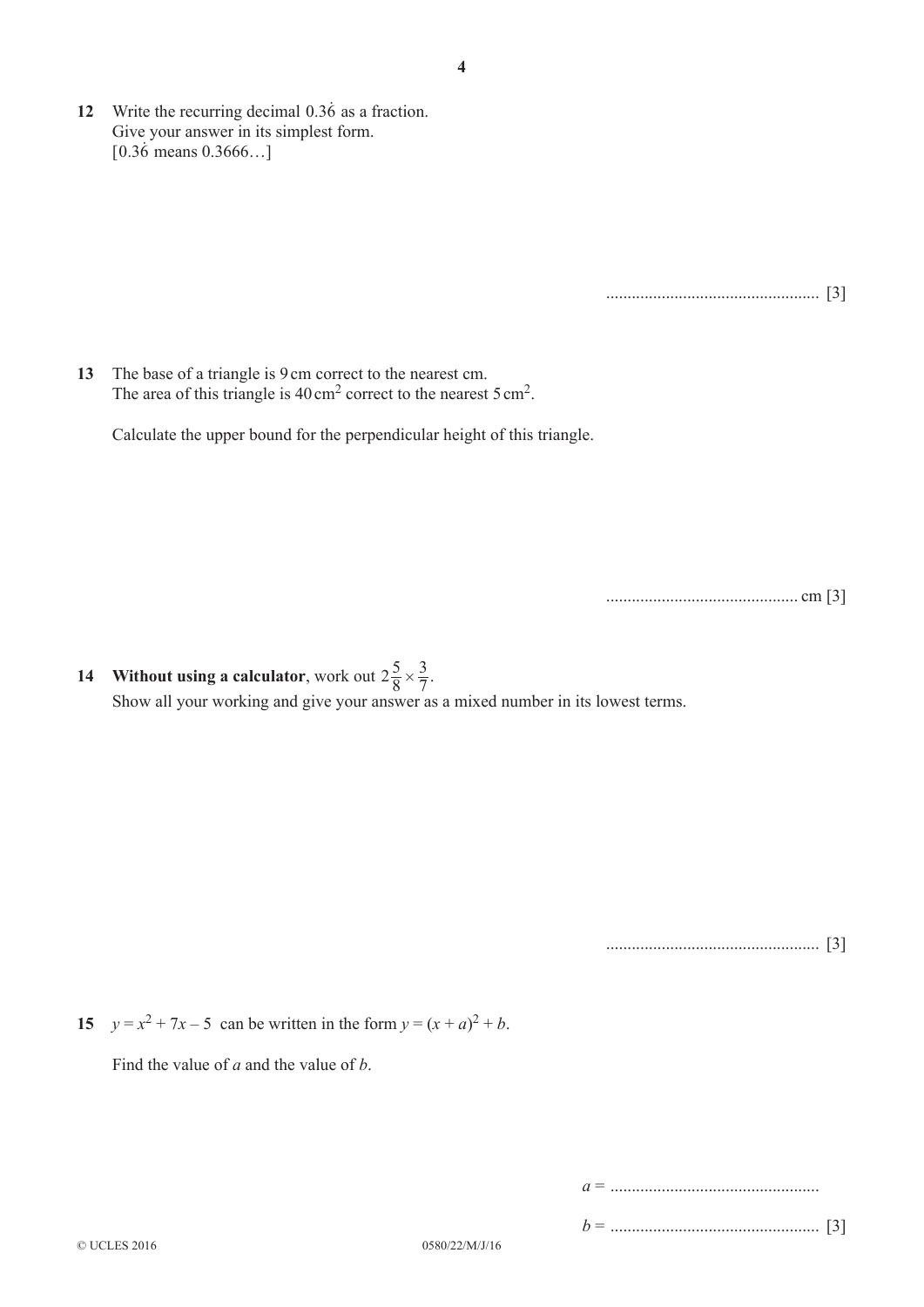**16**  Solve the simultaneous equations. Show all your working.

$$
3x + 4y = 14
$$
  

$$
5x + 2y = 21
$$

*x* = ................................................. *y* = ................................................. [3]

**17**  The diagram shows triangle *ABC*.



- **(a)** Using a straight edge and compasses only, construct the bisector of angle *ABC*. [2]
- **(b)** Draw the locus of points **inside** the triangle that are 3 cm from *AC*.  $[1]$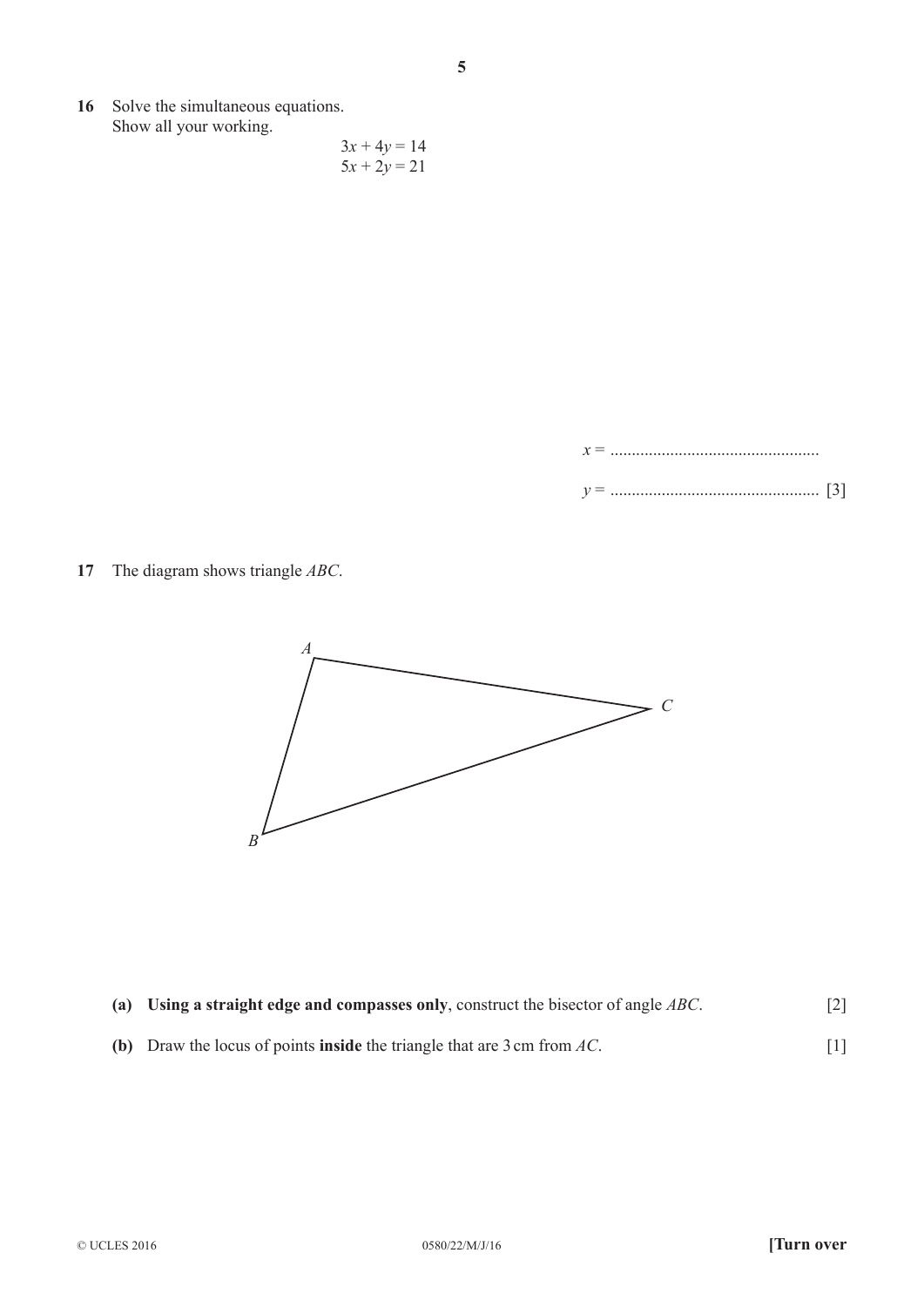| 18 Find the <i>n</i> th term of each of these sequences. |  |  |  |                       |  |  |                   |  |  |
|----------------------------------------------------------|--|--|--|-----------------------|--|--|-------------------|--|--|
| (a)                                                      |  |  |  | $16,$ 19, 22, 25, 28, |  |  |                   |  |  |
|                                                          |  |  |  |                       |  |  |                   |  |  |
|                                                          |  |  |  |                       |  |  | $\lceil 2 \rceil$ |  |  |
| (b)                                                      |  |  |  | 1, 3, 9, 27, 81,      |  |  |                   |  |  |
|                                                          |  |  |  |                       |  |  |                   |  |  |
|                                                          |  |  |  |                       |  |  |                   |  |  |
|                                                          |  |  |  |                       |  |  |                   |  |  |

- **19**  It is estimated that the world's population is growing at a rate of 1.14% per year. On January 1st 2014 the population was 7.23 billion.
	- **(a)**  Find the expected population on January 1st 2020.

........................................billion [2]

**(b)** Find the year when the population is expected to reach 10 billion.

.................................................. [2]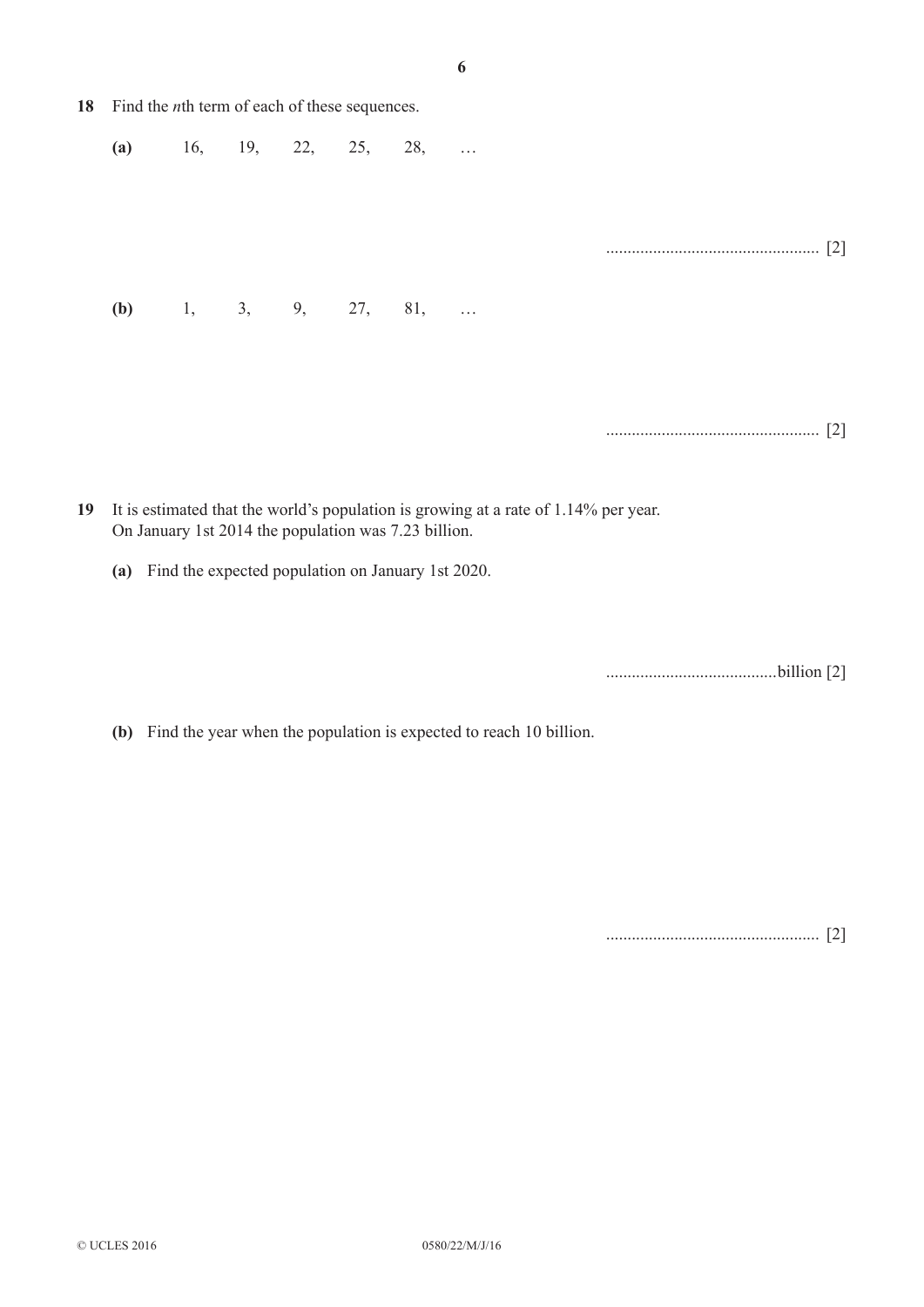**20**  Deborah records the number of minutes late, *t*, for trains arriving at a station. The histogram shows this information.



 **(a)**  Find the number of trains that Deborah recorded.

.................................................. [2]

**(b)** Calculate the percentage of the trains recorded that arrived more than 10 minutes late.

...............................................% [2]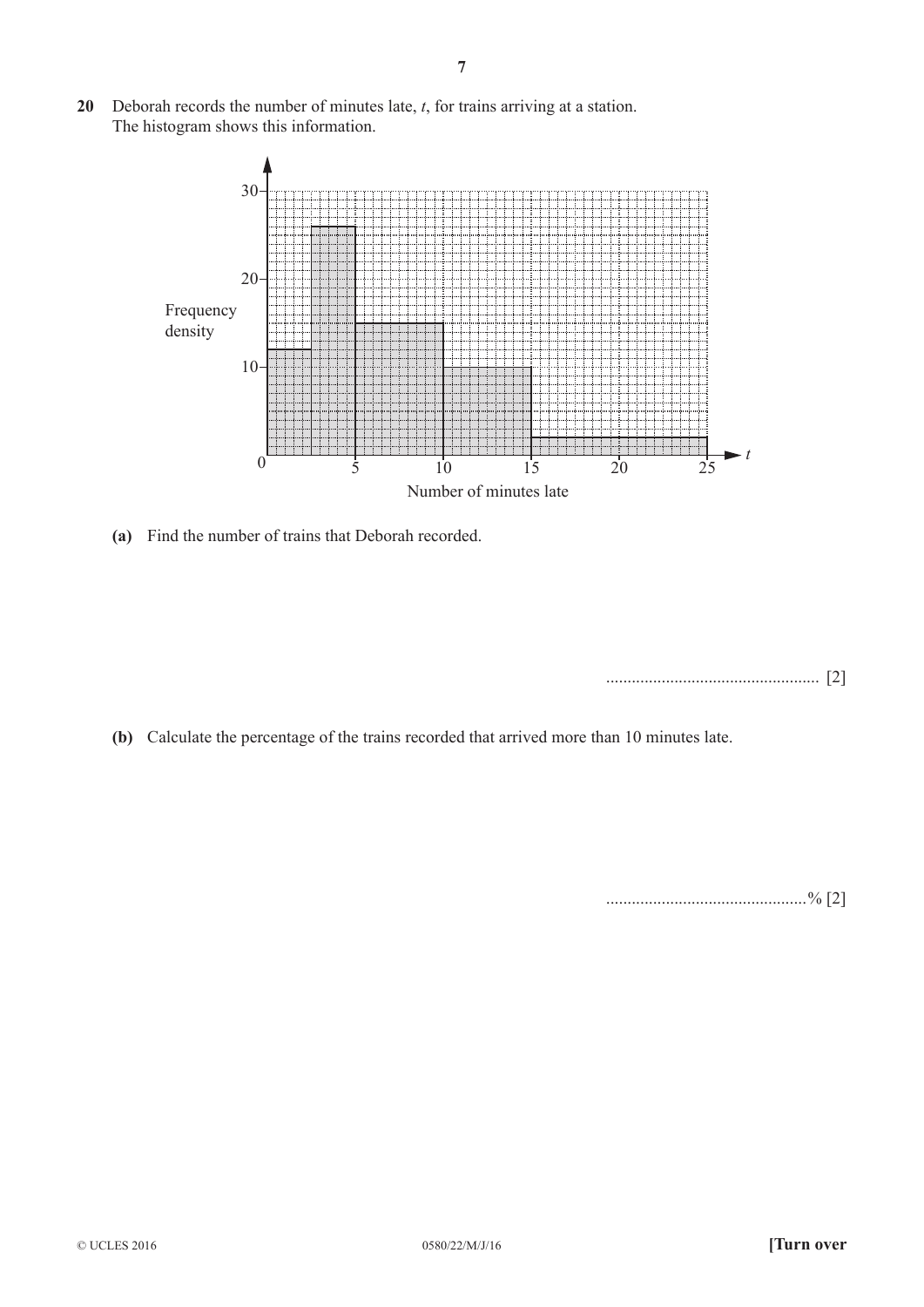

In the diagram, *A*, *B* and *C* lie on the circumference of a circle, centre *O*.

Work out the size of angle *ACB*. Give a reason for each step of your working.

**21** 

Angle *ACB* = ................................................. [4]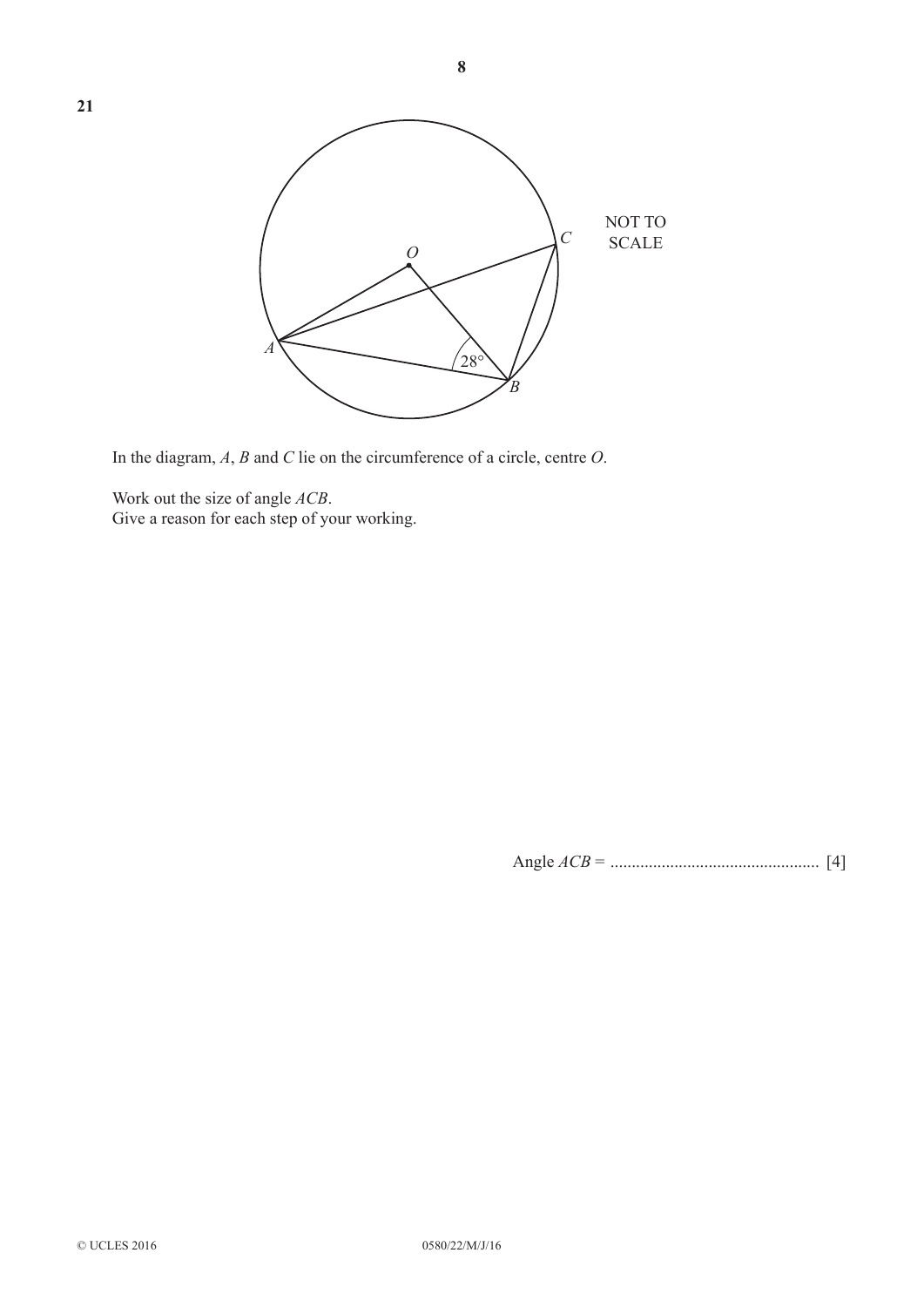$$
22 \qquad \mathbf{M} = \begin{pmatrix} 5 & 1 \\ -3 & -2 \end{pmatrix}
$$

 **(a)**  Work out 4**M**.

**(b)** Work out  $M^2$ .

**(c)** Find  $M^{-1}$ , the inverse of M.

 $\left(\begin{array}{cc} & & \\ & & \end{array}\right)$  [2]

 $\left(\begin{array}{cc} & & \\ & & \end{array}\right)$  [2]

 $[1]$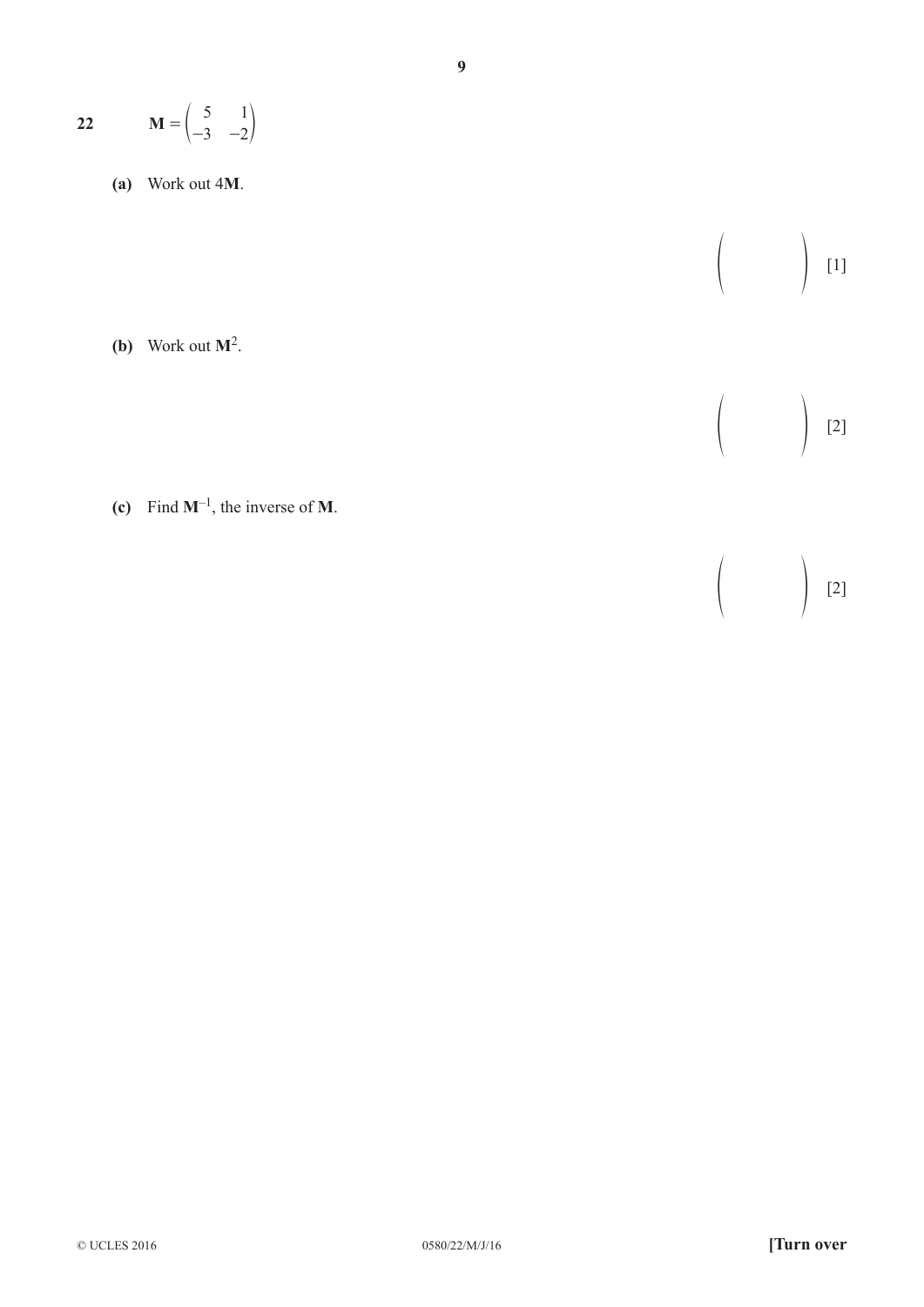

The region *R* satisfies these inequalities.

 $y \le 2x$   $3x + 4y \ge 12$   $x \le 3$ 

On the grid, draw and label the region *R* that satisfies these inequalities. Shade the **unwanted** regions.

[5]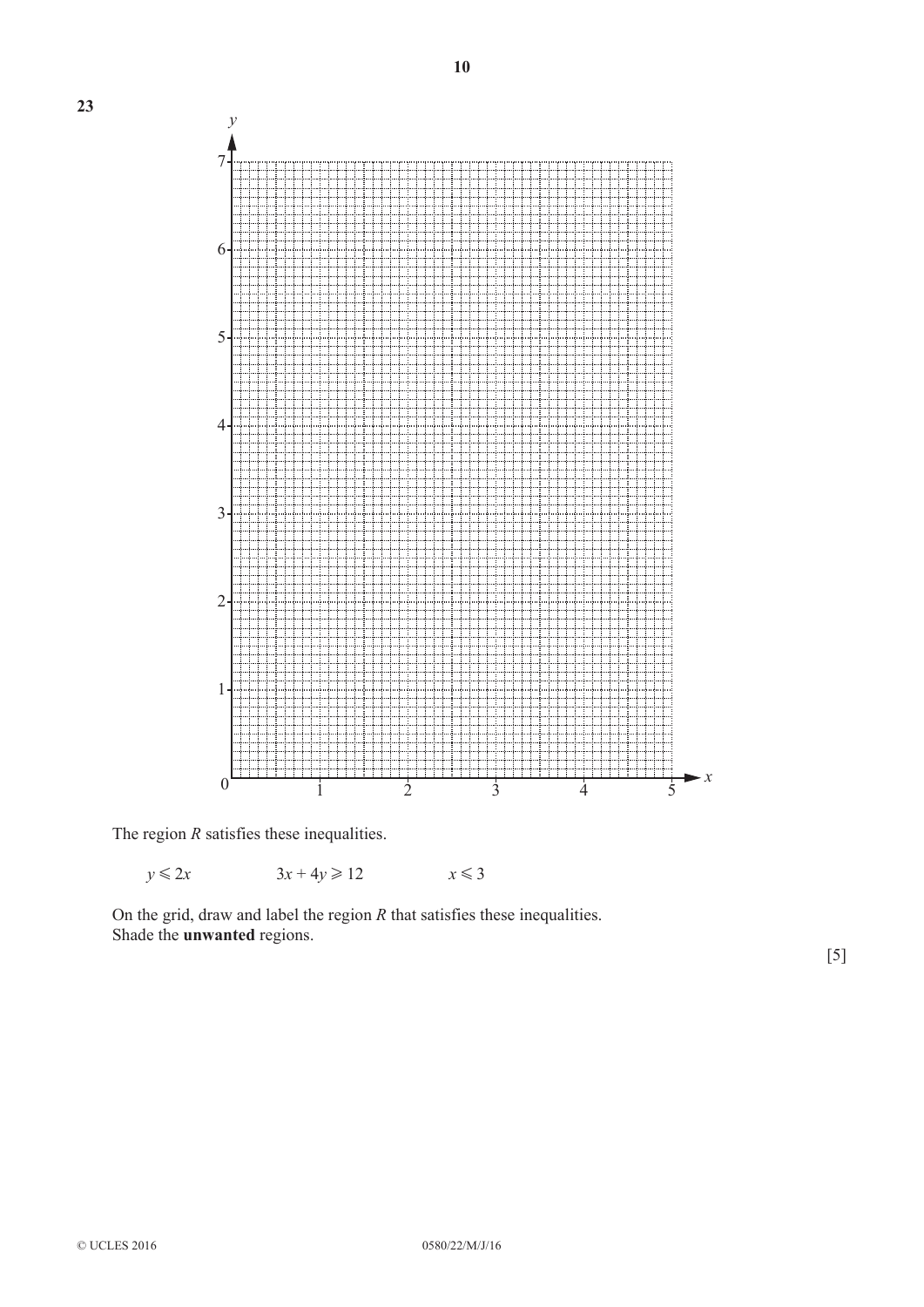

In the diagram, *O* is the origin,  $OA = \mathbf{a}$ ,  $OC = \mathbf{c}$  and  $AB = \mathbf{b}$ . *P* is on the line *AB* so that  $AP : PB = 2 : 1$ . *Q* is the midpoint of *BC*.

Find, in terms of **a**, **b** and **c**, in its simplest form

 $(a)$   $\overrightarrow{CB}$ ,

*CB* = ................................................. [1]

**(b)** the position vector of  $Q$ ,

.................................................. [2]

 $\overrightarrow{PQ}$ .

*PQ* = ................................................. [2]